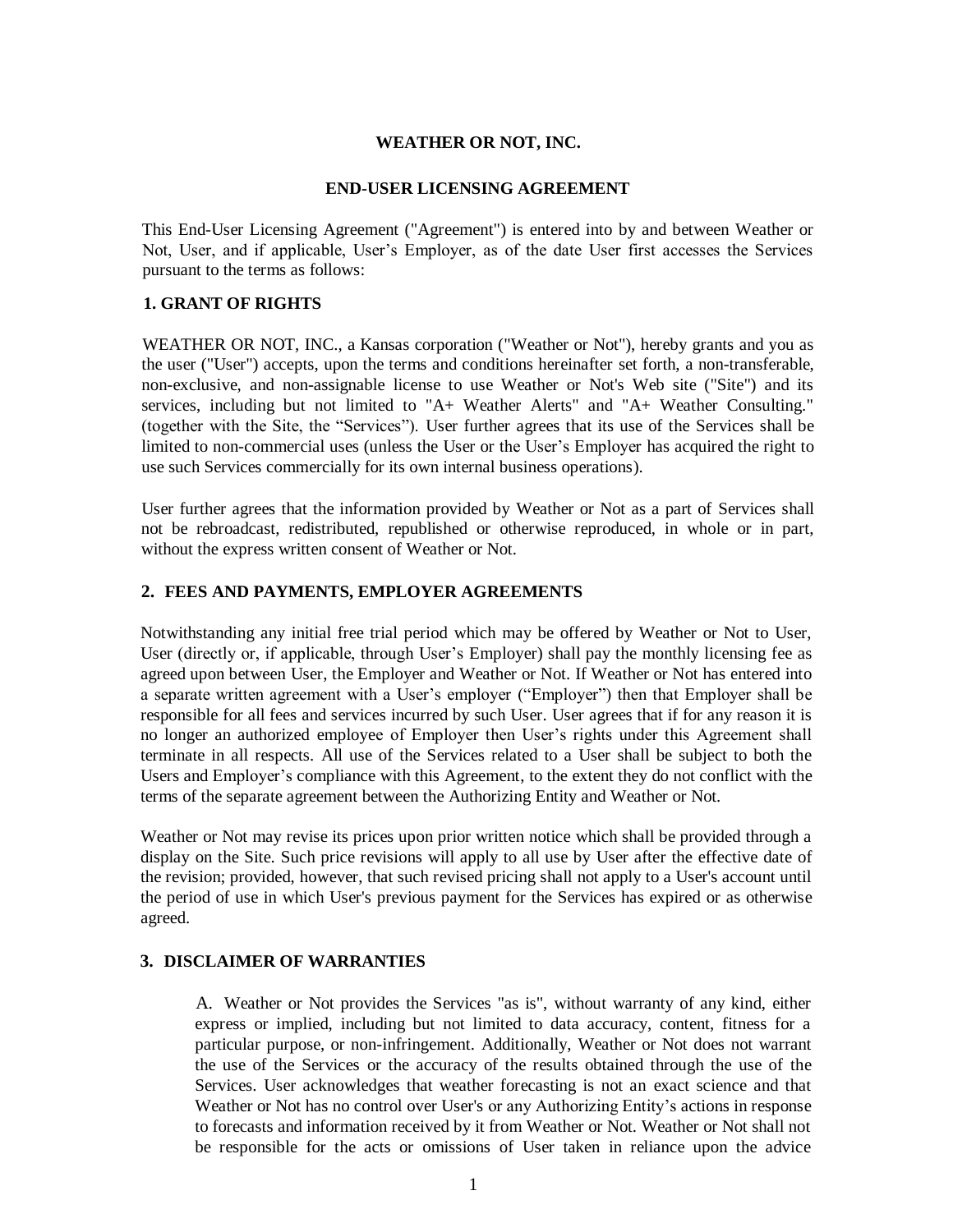provided by Weather or Not on or through the Services.

B. Weather or Not makes no warranties regarding the availability, functionality, or serviceability of the Services.

# **4. LIMITATION OF LIABILITY**

Under no circumstances will Weather or Not or any of its representatives, officers, directors, shareholders, or employees, be liable for any damages incurred by User as a direct or indirect result of User's use of the Services, including but not limited to direct, indirect, incidental, special, or consequential, regardless of cause, including but not limited to the negligence of Weather or Not. Weather or Not shall not be responsible or liable for any damages incurred as a result of any information provided through the Services that User may receive or rely upon in its particular use.

# **5. INDEMNIFICATION**

User agrees to indemnify and hold harmless Weather or Not, its successors, subsidiaries, officers, directors, affiliates, investors, employees, agents, independent contractors, licensors, attorneys, and representatives from and against any and all claims, damages, costs, and expenses, including reasonable attorney fees, incurred by Weather or Not or any of the other parties mentioned in this Paragraph 5, to the extent caused by or arising out of your use of the Services (including any content, materials, or software) or any other information.

# **6. COPYRIGHT AND TRADEMARK PROTECTION**

All materials contained within the Services, including but not limited to all codes, programming language, text, graphics, and videos, are protected by United States and foreign copyright laws. User may not reproduce, copy, redistribute, republish, transmit, or rewrite any material available through the Services for commercial use without the prior written consent of Weather or Not. Additionally, User agrees that all marks, names, symbols, and logos (herein "Marks") on the Services are registered or unregistered trademarks of Weather or Not and shall not be copied or used by User in any way without the express written consent of Weather or Not. User acknowledges that all ownership rights in the Marks are the sole property of Weather or Not. Any unauthorized use of the materials accessed through the Services may violate copyright law, trademark law, or other laws and will result in the termination of your rights as set forth in Paragraph 8.A.

# **7. MODIFICATIONS TO THIS AGREEMENT**

Weather or Not may modify these terms and conditions from time to time, and the notice of such modification(s) shall be deemed to occur upon the appearance of such modification(s) on this web page. You agree to visit this web page occasionally to determine the current terms and conditions that govern your use of the Services.

# **8. TERMINATION OF USER RIGHTS; USER'S RIGHT TO CANCEL SERVICE**

A. Weather or Not reserves the right to terminate User's access and use of the Services upon User's breach of any of the terms and conditions set forth herein. Upon such termination, User must destroy all materials User has received or downloaded through the Services and discontinue all access methods (including but not limited to hyperlinks) to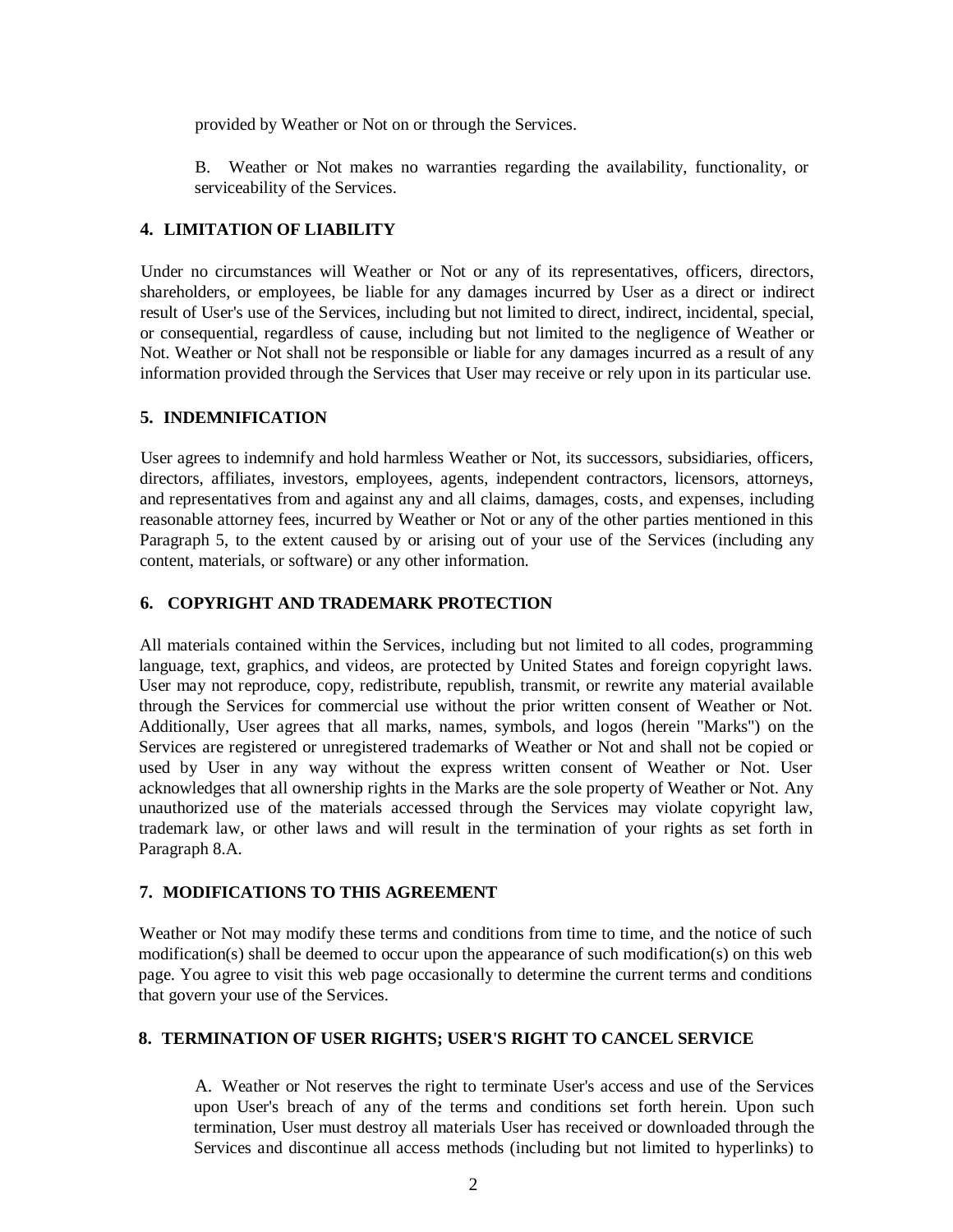gain entry to the Services. User shall not be entitled to any refund of any fees paid for the Services in the event this Agreement is terminated pursuant to this Paragraph 8.A.

B. User may cancel its subscription to the Services at any time. User agrees that cancellation of services is User's sole right and remedy with respect to any dispute with Weather or Not arising out of User's direct or indirect use of the Services. User further acknowledges and agrees that notwithstanding User's right to cancel its subscription, User shall not receive any refund of any fees paid to Weather or Not pursuant to this Agreement upon such cancellation.

C. If there is no separate agreement entered into between User/Authority Entity and Weather or Not related to the Services, then this Agreement shall automatically renew for an equal term as the then existing term at the expiration of the current term unless either party provides the other party written notice of its intent to terminate this Agreement prior to expiration of the then current term.

### **9. HYPERLINKS AND THIRD PARTY INFORMATION**

Any hyperlinks to third party web sites made available through the Services are provided for User's convenience and are not impliedly endorsed or controlled by Weather or Not. Weather or Not is not responsible for any of these web sites, including but not limited to their content or policies. By choosing to utilize these links and access third party web sites, User acknowledges that User is doing so at User's own risk, and that all liability for damages alleged to be a result of the use of such third party web sites shall not be borne by Weather or Not. User may create a hyperlink to the Services provided that the hyperlink accurately portrays the Services and is in no way false, misleading, or derogatory. User may not "frame" the Services or any of its content without the express written consent of Weather or Not. Weather or Not reserves the right to revoke the right to use hyperlinks at any time at its sole discretion.

#### **10. DOWNLOADS**

All software and materials available for download through the Services are subject to this Agreement, and User's use of such downloadable materials is contingent upon User's review and acceptance of the terms of this Agreement. All software and other materials which are available for download are subject to United States and foreign copyright laws and are protected materials of Weather or Not. Any attempt to reproduce, redistribute, or copy the software or materials to another server or location for any reason whatsoever is prohibited.

# **11. ENFORCEABILITY AND SEVERABILITY**

If any of the provisions of this Agreement are held to be invalid or unenforceable, then such provision(s) shall be construed to reflect as closely as possible the true intentions of the parties. A determination that a provision is invalid or unenforceable shall in no way affect the remaining provisions, which shall remain in full force and effect. This Agreement is not assignable without the express written consent of Weather or Not, and Weather or Not's failure to enforce any provisions or rights under this Agreement shall not be deemed a waiver of such rights, unless provided as such by the express written consent of Weather or Not.

# **12. TEXT-MESSAGING SERVICES**

In the event that any Services utilize text-messaging services, the following shall apply: